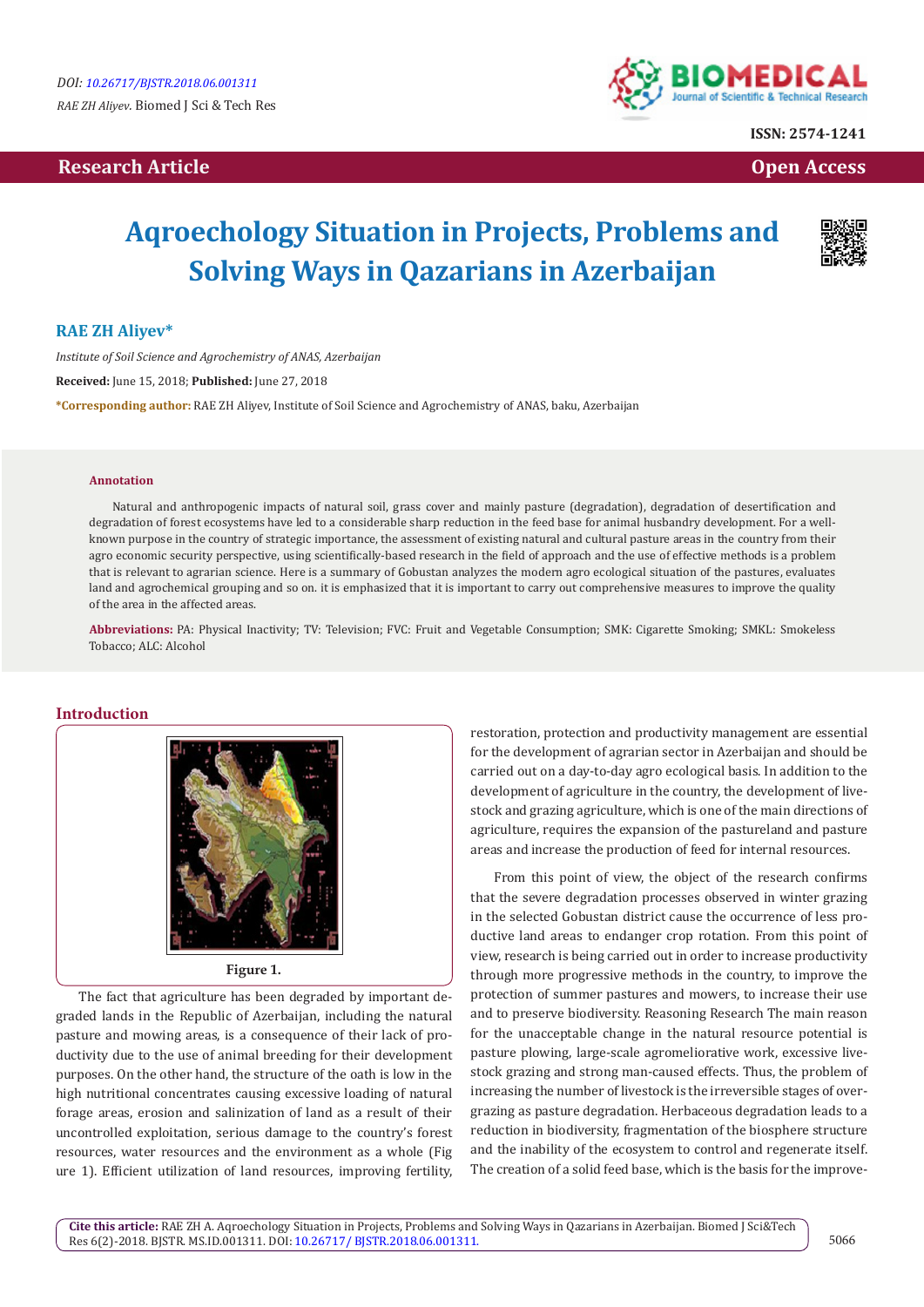ment of our pasture ecosystems, which is the main habitats for the flora and fauna of the region, as well as the basis of the capacities of the country's economy, is a part of the well-known State Program. Along with these, the research merit is a problem of relevance to the needs of the day in the current market economy and expects its own scientifically-researched research with researches.

#### **Object of Research**

The main purpose of the research was to expand the pastures and grazing areas through the application of the results, using the latest research methods in the complex approach of agro ecological features of the country's winter pastures in Gobustan region.

#### **Object and Methodology**

The object of research was winter pastures located in the territory of Qobustan, their main soil and vegetation. The soil erosion surveys carried out with the practice of suburban soils, monitoring of dangerous gray-brown soils of widespread erosion in the site of the research object were analyzed and the agro ecological assessment was carried out on the basis of commonly accepted methodology of academician Q.Sh. Mammadov [1] (Table 1). Analyzes have been made of [2-4] methodologies taken from soil and plant samples taken from the field of soil research and field studies for laboratory studies in selected field of practice. The main criterion for assessment of grazing lands was the objective indicators affecting their genetic and agrochemical quality: total humus, nitrogen, phosphorus, potassium, total absorbed bases: 0-20 cm; 0 to 50 cm; Reserve 0-100 cm. Reserves of selected agrochemical indicators (t / ha) are generally accepted for land parcels formula calculated on the formula. During the research, the same plot of land, plant, landscape, geobotany maps and archive map fund of ANAS Institute of Soil Science and Agrochemistry were used [5].

| No. | <b>Districts</b> | <b>Common area</b><br>(thousand ha) | Including extent of erosion process |               |                             |               |                 |      |               |      |                 |      |  |
|-----|------------------|-------------------------------------|-------------------------------------|---------------|-----------------------------|---------------|-----------------|------|---------------|------|-----------------|------|--|
|     |                  |                                     | Unsuccessful areas                  |               | Areas exposed to<br>erosion |               | <b>From him</b> |      |               |      |                 |      |  |
|     |                  |                                     | ha                                  | $\frac{0}{0}$ | ha                          | $\frac{0}{0}$ | Weak            |      | <b>Medium</b> |      | <b>Violence</b> |      |  |
|     | $\overline{2}$   | 3                                   | 4                                   | 5             | 6                           | 7             | 8               | 9    | <b>10</b>     | 11   | 12              | 13   |  |
|     | Gobustan         | 153,1                               | 43,5                                | 23,5          | 143,7                       | 76,5          | 24,4            | 3,0  | 33,5          | 17,9 | 85,8            | 45,9 |  |
| 2   | Shamakhi         | 161,2                               | 62,8                                | 39,8          | 94,8                        | 60,2          | 38,3            | 23,3 | 21,6          | 13,7 | 34,9            | 22,2 |  |
| 3   | Ismailli         | 194,4                               | 89,8                                | 41,3          | 127,5                       | 58,7          | 55,8            | 25,7 | 28,3          | 13,0 | 43,4            | 20,0 |  |
| 4   | Aghsu            | 108,4                               | 82,8                                | 77,9          | 39,1                        | 32,1          | 13,8            | 11,3 | 8,5           | 7,0  | 16,8            | 13,8 |  |

**Table 1:** Information on the erosion of terrain soils in the study area.

#### **Research Progress and Analysis of Results**

It was noted that the total area of the land area of the cadastral region is 601.0 hectares and covers the flat and foothills of the district. The main types of landscapes are semi-desert and medium-sized dry steppes. Depending on the degree of moisture (Md-0.10-0.15), the terrain belongs to the zonal zone. The average annual precipitation is 250-450 mm. The district is completely heated. The total of temperatures above 100 is 4700-38000. The winter is soft here. The length of the vegetation period is 226-211 days. Mainly gray-brown (brown), light gray-brown (chestnut), common gray-brown (chestnut), grass-gray, gray, light gray, primrose, grassgrass, forest grass, wet grass soils have spread. Grass-brown, grassgray and gray soil types are widely used in agriculture. However, in the pastures, the soils of these lands are widespread and saline, clay, and heavy-grained soils.

In general, winter pastures spread over the cadastral plains cover 119.3 thousand hectares, which is distributed in administrative districts as follows: Yevlakh (left bank) - 7,700 hectares; Agdash - 9,5 thousand ha; Goychay - 6.6 thousand ha; Ujar - 19,5 thousand ha; Zardab - 19.5 thousand ha; Kurdemir - 51,0 thousand ha. The distributed lands in these districts were evaluated with the following points [4]: dark-brown-brown-100 points; graybrown-85; light gray-brown-73; dark gray-meadow-90; gray-meadow-71; gray grass-60; grass-boz-88; grass-gray-brown -75; Subasar meadow-67; gray-63; open-gray-54; elementary-boz-54; meadow-forest-86; wet grass-58; gray-brown - 57 points. These points are according to the type and semi-type of land on the main bonitet scatter of the land allocated by Academician G.Sh Mammedov. [1] These lands are widely spread in the pasturelands, such as erosion, salinization, slaughtering, aridization, desertification and so on. An open skyscraper was established, taking into account the correlation coefficients on the indicators, so that it was possible to divide the land into qualitative groups. It has been found out that in the main grazing areas of the cadastral region, saline, saline, clay, heavy gilles, soils have been widely spread.

For our part, the soil erosion research conducted by the Institute of Soil Science and Agrochemistry shows that the erosion process is widespread in the area. Here, the erosion loses its structure, increases the amount of carbonates, the amount of absorbed bases decreases, and the mucous membrane goes to the surface, the food is washed away. From the morph ones of the cuttings of the area, it appears that significant changes have occurred in the genetic layer of eroded soils. Here, the volume and specific weight of water-physical properties of eroded soils significantly increased in heavily soaked soils: 1.15 g / cm3; 2, 62 g / cm3 and porosity 55, 20%. It was found out in the study that in the average degree of soils, 1, 09  $g$  / cm3, 2.57  $g$  / cm3; the porosity was 53.45%. It has been noted that the humus, the total nitrogen content of the erosioned soil has dropped significantly in the heavily soaked soils: 1, 50% humus; 0,084% of total nitrogen. On average, this figure is 4,29%; 0.225%.